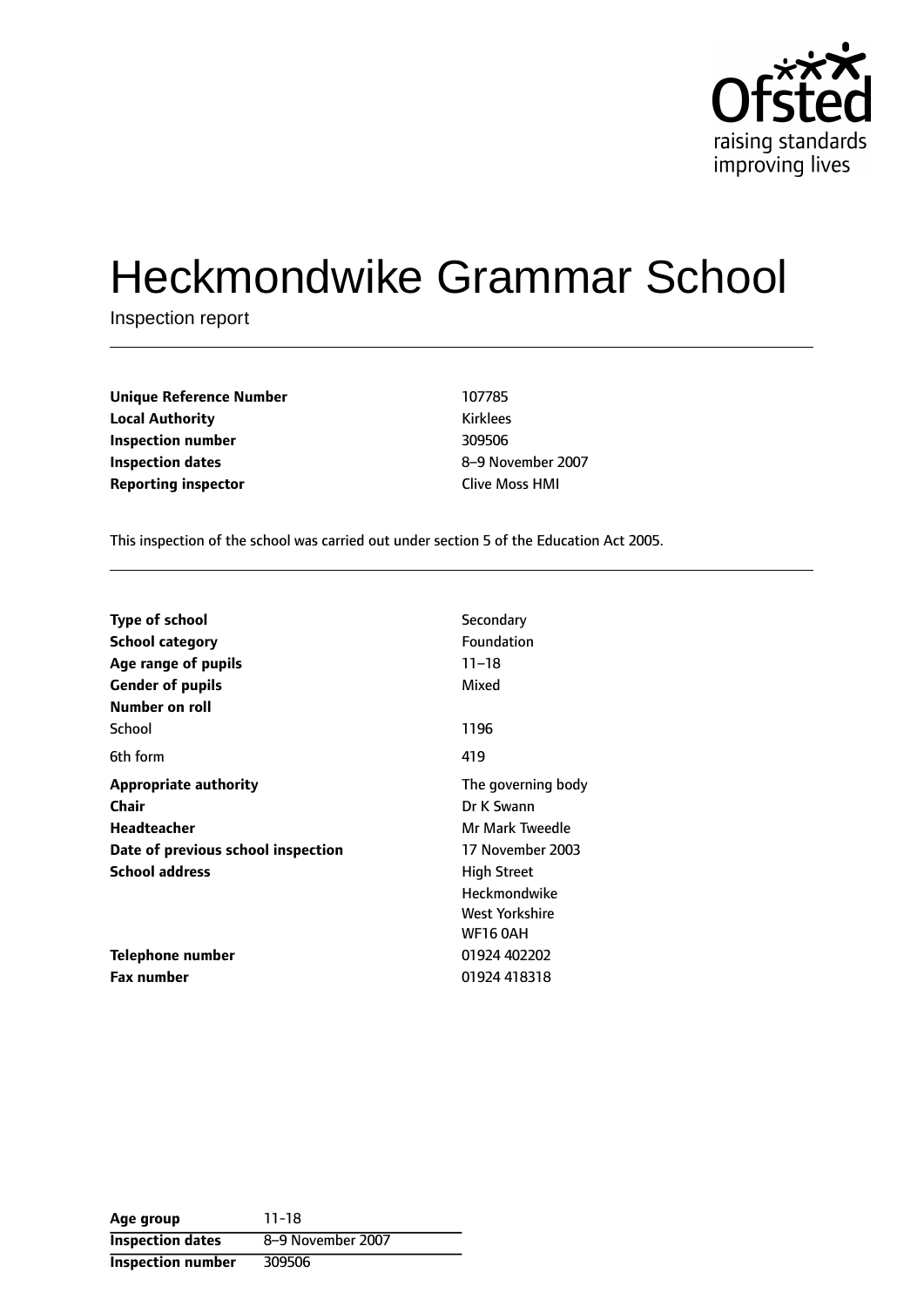.

© Crown copyright 2007

#### Website: www.ofsted.gov.uk

This document may be reproduced in whole or in part for non-commercial educational purposes, provided that the information quoted is reproduced without adaptation and the source and date of publication are stated.

Further copies of this report are obtainable from the school. Under the Education Act 2005, the school must provide a copy of this report free of charge to certain categories of people. A charge not exceeding the full cost of reproduction may be made for any other copies supplied.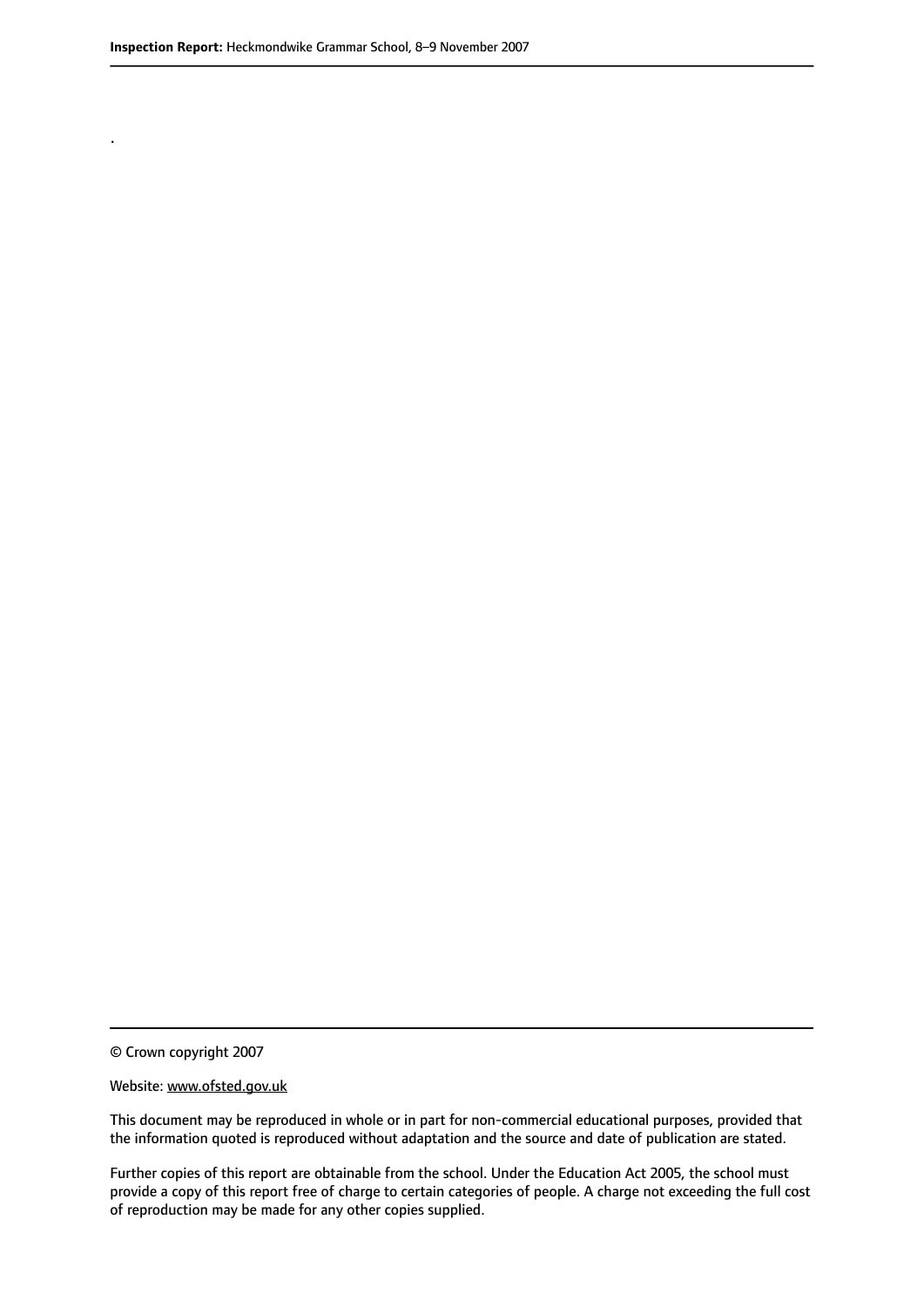### **Introduction**

The inspection was carried out by one of Her Majesty's Inspectors and four Additional Inspectors.

#### **Description of the school**

Heckmondwike Grammar School is a larger than average selective school with a large sixth form. It is located in a West Yorkshire industrial town which has below average levels of affluence. The proportion of students attending the school eligible for free school meals is much lower than the national average. The proportion of students with learning difficulties and/or disabilities is also much lower than the national average. More than one quarter of the students is from Black and minority ethnic backgrounds. About one fifth of the students have a first language other than English. The school is designated a specialist Technology and Modern Languages College. It is also a Training School. The main school buildings date back to the nineteenth century and much of this accommodation is cramped. The school has achieved a number of awards including the Quality Standard for Careers Education and Guidance and the Healthy Schools Award.

### **Key for inspection grades**

| Grade 1 | Outstanding  |
|---------|--------------|
| Grade 2 | Good         |
| Grade 3 | Satisfactory |
| Grade 4 | Inadequate   |
|         |              |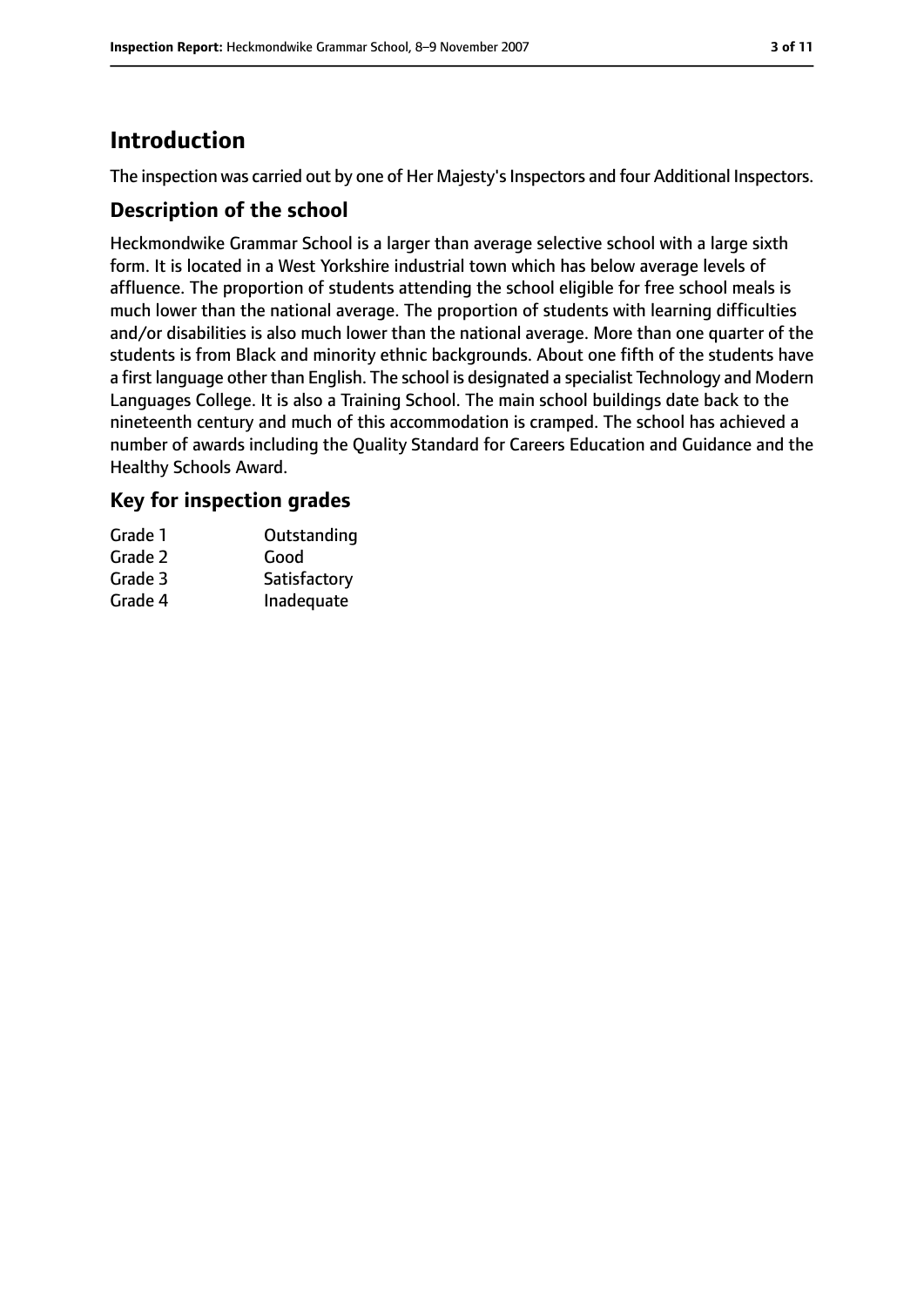### **Overall effectiveness of the school**

#### **Grade: 1**

Heckmondwike Grammar is an outstanding school. Attainment at Key Stage 4 is consistently in the top 5% of schools nationally. For the last two years all students have achieved five or more higher grade GCSEsincluding English and mathematics. Students make excellent progress. In the sixth form, the standards they reach are well above average. They develop into mature, confident and articulate young people as a result of the many and varied opportunities they are given to learn and contribute both to their school and the local community. Their behaviour is exemplary. Instances of bullying and racism are remarkably few. Students are clear that neither is tolerated and confident that in the rare instances when it occurs it is dealt with swiftly and effectively. Attendance is excellent. Students are encouraged effectively to adopt healthy lifestyles and prepared very well for life beyond school. Relationships between the different groups of students are harmonious. The vast majority of students feel safe and are happy at the school. They enjoy learning and respond enthusiastically to the wide range of extra-curricular activities on offer. An overwhelming majority of parents are justifiably very positive about the school and many wrote glowing endorsements of the education provided. The school deserves its excellent reputation locally.

Teaching and learning are outstanding. This leads to outstanding achievement and standards. Classroom relationships are excellent throughout the school and sixth form. Both teachers and students have very high expectations of the level of challenge, the way that tasks are to be approached and the depth of exploration that will take place. There is consistent additional challenge for the highest attaining students so that they also make excellent progress. As a result, students develop high levels of independent learning skills. Students with learning difficulties and/or disabilities, those from Black and minority ethnic groups do equally as well as their peers. The broad range of subjects offered in both the main school and sixth form are enhanced significantly by extensive extra-curricular opportunities. Students take full advantage of these and, as a result, settle very quickly into the school. The range and variety have a very positive impact on students' personal development, motivation and engagement.

The school provides a vibrant and challenging environment in which students learn and develop into responsible young people, assisted by excellent care, guidance and support. The belief that students must be supported from the outset to set their sights on high levels of academic success permeates the school community. It supports sustained success at all key stages and promotes a high level of confidence amongst staff and students alike in the ability of all to succeed. Good links with primary schools facilitate very effective transition for students.

The leadership and management of the school and sixth form are outstanding. The headteacher has established and sustained a clear direction leading to improvement. The school's leaders are highly effective and ensure that the management of the school is consistent and carried out conscientiously. The school runs very smoothly on a day-to-day basis. The school continues to develop the quality of provision, making particularly effective use of its specialisms, for example, in developing an outstanding virtual learning facility for students and parents and also through other initiatives, such as training school status and the application of external benchmark awards, against which it tests the quality of its work. These developments have also been used to good effect in sharing expertise with other local schools. The school knows its students and its community very well. Good account is taken of the views of students and parents when making decisions about changes and improvements to the school, although a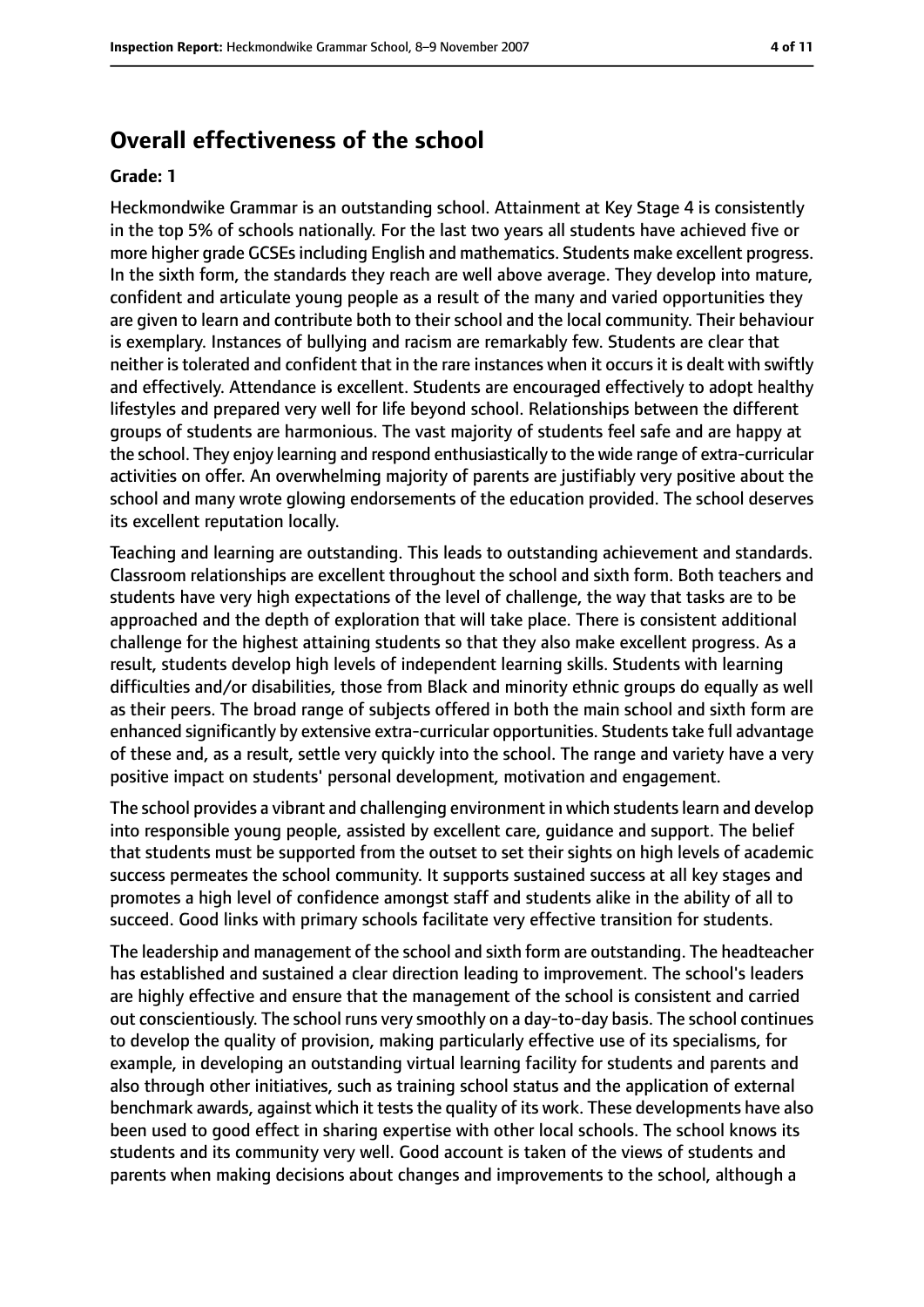small minority of parents believes this is not so. The school is very well placed to continue its progress. It provides excellent value for money.

#### **Effectiveness of the sixth form**

#### **Grade: 1**

The sixth form is outstanding. It is very popular and the number of students has increased significantly in recent years, as part of plans for post-16 provision in the local area. Almost all the students at the school stay into the sixth form, but many students also now join from other schools. The sixth form has managed the rapid increase in the number of students very well. As a result, many students describe the school as very friendly and supportive, including those joining from other schools. Students say they appreciate the broad curriculum, flexible timetable and academic excellence. Their achievement is consistently high because of very effective academic guidance. Sixth form students make an outstanding contribution to the school community, for example, by undertaking duties as prefects and mentoring younger students in modern languages. Teaching is outstanding overall with students making particularly rapid progress in Year 13. There is a very good system of support for those who are underachieving. Students who receive the extra support say they value it. Consequently, the retention rate in the sixth form is excellent. The arrangements for transition to university or the workplace are also excellent.

### **What the school should do to improve further**

■ No areas for improvement were identified of which the school was not already aware and taking appropriate action.

### **Achievement and standards**

#### **Grade: 1**

#### **Grade for sixth form: 1**

Standards of attainment on entry to the school are well above average. Students make excellent progress and reach exceptionally high standards by the end of both Key Stages 3 and 4 and the sixth form. There are no major differences between the rates of progress made by different groups of students at the school. The total average points achieved by students at the end of Key Stage 4 have increased much faster than the national average since the last inspection of the school in 2003.

### **Personal development and well-being**

#### **Grade: 1**

#### **Grade for sixth form: 1**

Students are very proud of their school. They feel safe and very well cared for. They are consistently challenged to give of their best and enjoy excellent relationships with the staff and their peers. They enjoy school life greatly and this is reflected in excellent attendance. Students show excellent attitudes to work in lessons. They are keen, interested and work very well individually, in pairs and small groups. Students' spiritual, moral, social and cultural development is outstanding and highly valued by parents. Students make a major contribution to the life of the school, for example, through the school council and the 'Year 9 befrienders', who provide help and support to younger students. They carry out their responsibilities with diligence and enthusiasm. Students develop an impressive range of workplace and other skills.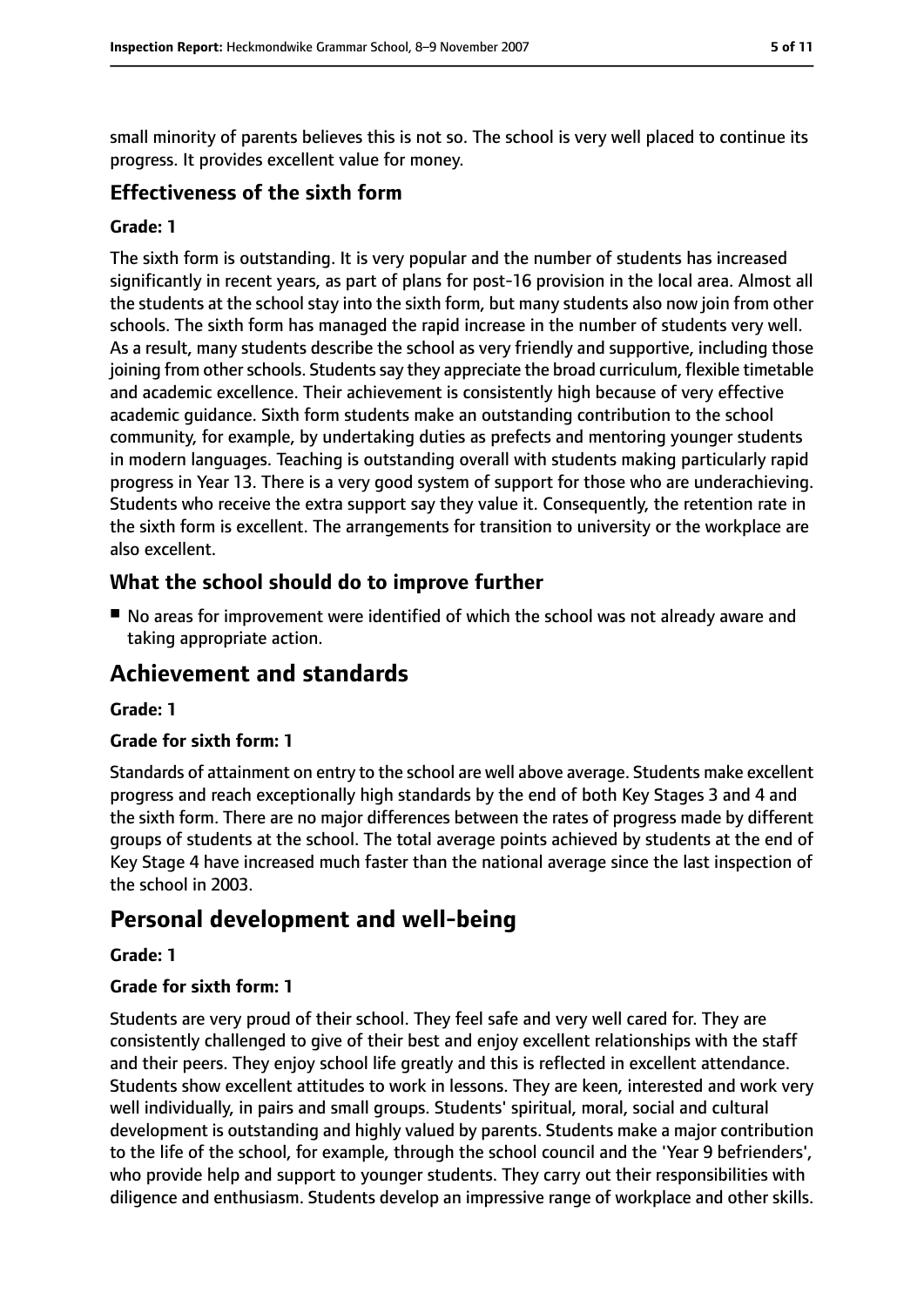## **Quality of provision**

### **Teaching and learning**

#### **Grade: 1**

#### **Grade for sixth form: 1**

Teachers manage activities very well and, as a result, students engage intensely with learning. Teachers model the best ways of approaching tasks and an exemplary level of intellectual curiosity, both of which have a profound impact on students' attitudes to learning. They mark students' work extremely well. There is a constant focus on how well the work demonstrates specific skills or levels of understanding and what needs to be done to improve.

#### **Curriculum and other activities**

#### **Grade: 1**

#### **Grade for sixth form: 1**

The curriculum offers an extremely wide range of learning opportunities which provide excellent pathways to further study and employment. Students benefit from exemplary flexibility which enables them to combine early examination entry; distance learning packages; Open University courses; and additional and out-of-school studies, for example, in Latin, law, Mandarin or philosophy, or to specialise in particular areas. Extension activities are provided for the most able students who understandably say that they face a continuous, rigorous, but healthy challenge. There are extensive opportunities for students to develop workplace skills, including work experience abroad and opportunities for voluntary work placements during holidays.

#### **Care, guidance and support**

#### **Grade: 1**

#### **Grade for sixth form: 1**

Students speak very highly of their teachers' commitment and the support they receive both in relation to learning and any personal matters. The procedures for child protection and health and safety are robust. Considerable care is taken over students' induction into Year 7 and into the sixth form, with additional support provided for those with particular needs. Older students rightly speak positively about the guidance they are given when choosing optionsfor Key Stage 4 and post-16. The very small proportion of students who do not stay on to the sixth form receive extra support in making choices, which ensures that they also are guided effectively. The school has a rigorous, consistent system of assessing and monitoring students' progress. This system is used very well to identify students at risk of underachieving and plan effective interventions.

### **Leadership and management**

#### **Grade: 1**

#### **Grade for sixth form: 1**

The headteacher and the senior leadership team have shown excellent leadership in establishing and promoting thorough, detailed and rigorous self-evaluation procedures throughout the school, with a relentless focus on raising standards to the highest level. Senior leaders are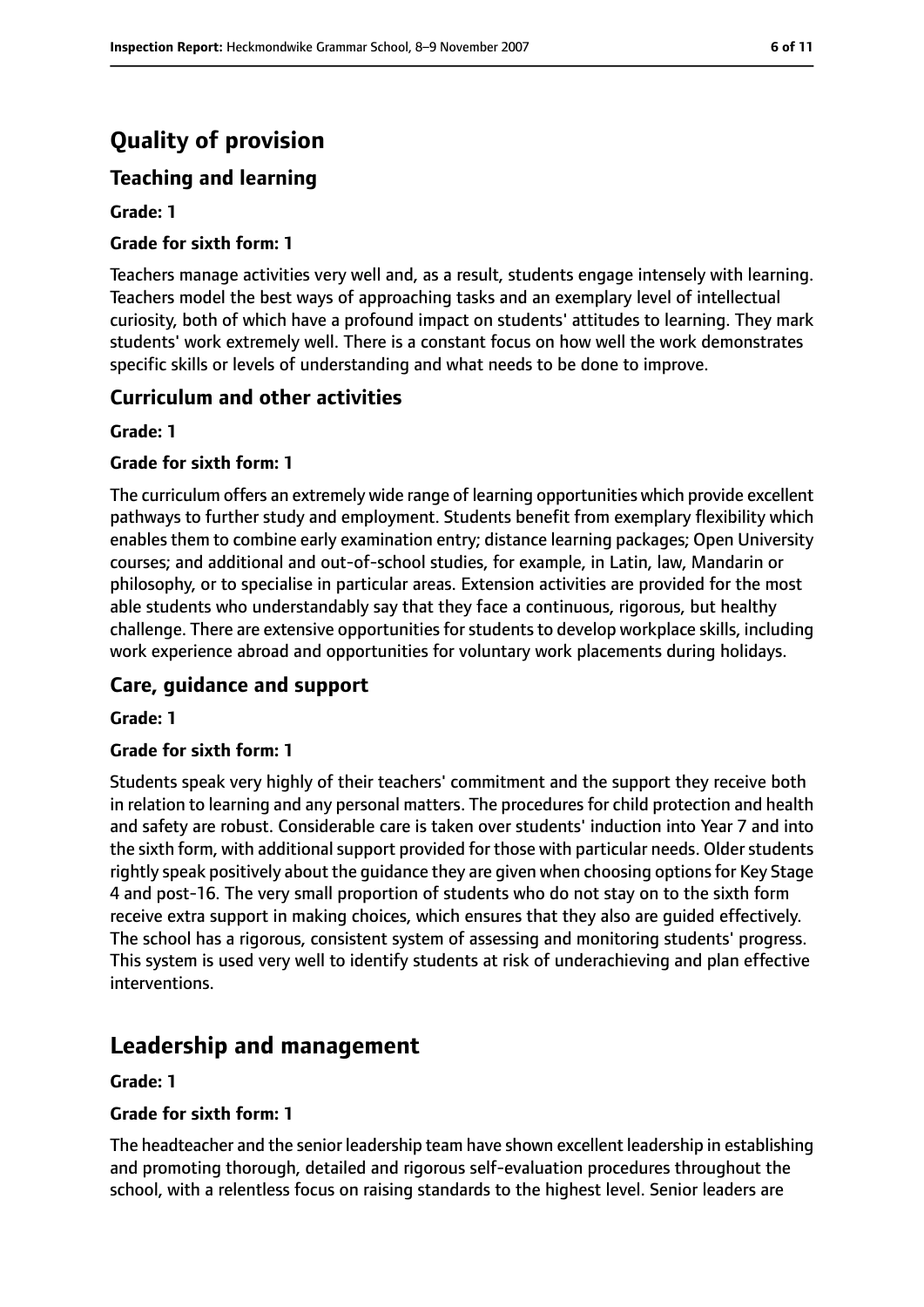supported well by managers at all levels. Data are used very well to set targets for students and the school that are both realistic and challenging, and then to evaluate the work of the school through rigorous performance management. As a result, the school has sustained very high standards over several years. The introduction of new courses in statistics, information and communication technology, community languages and drama, often after analysis of students' and parents' views, illustrate the school's commitment to continuous development. Governors support the school well and have a good understanding of the needs of the school.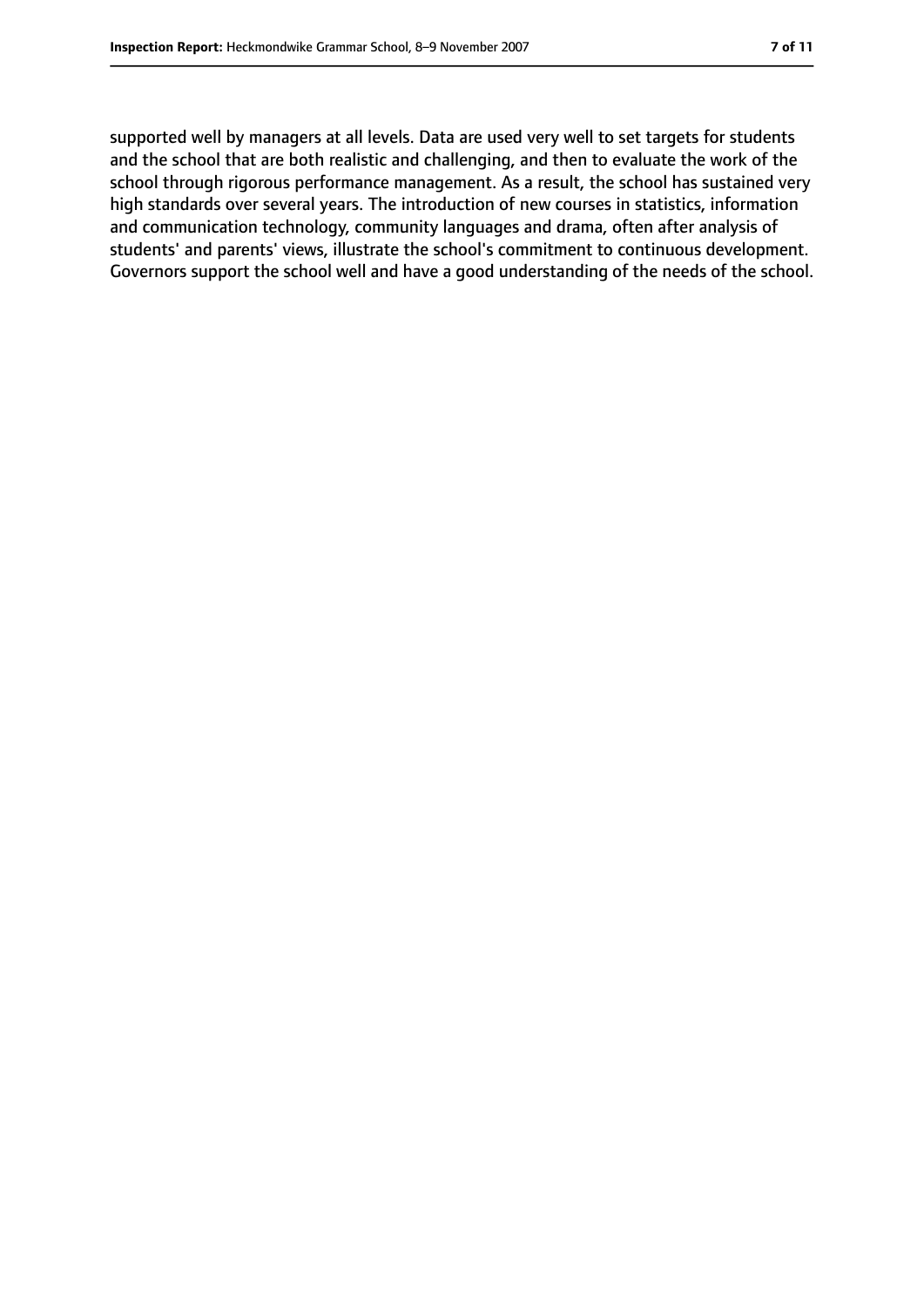**Any complaints about the inspection or the report should be made following the procedures set out in the guidance 'Complaints about school inspection', which is available from Ofsted's website: www.ofsted.gov.uk.**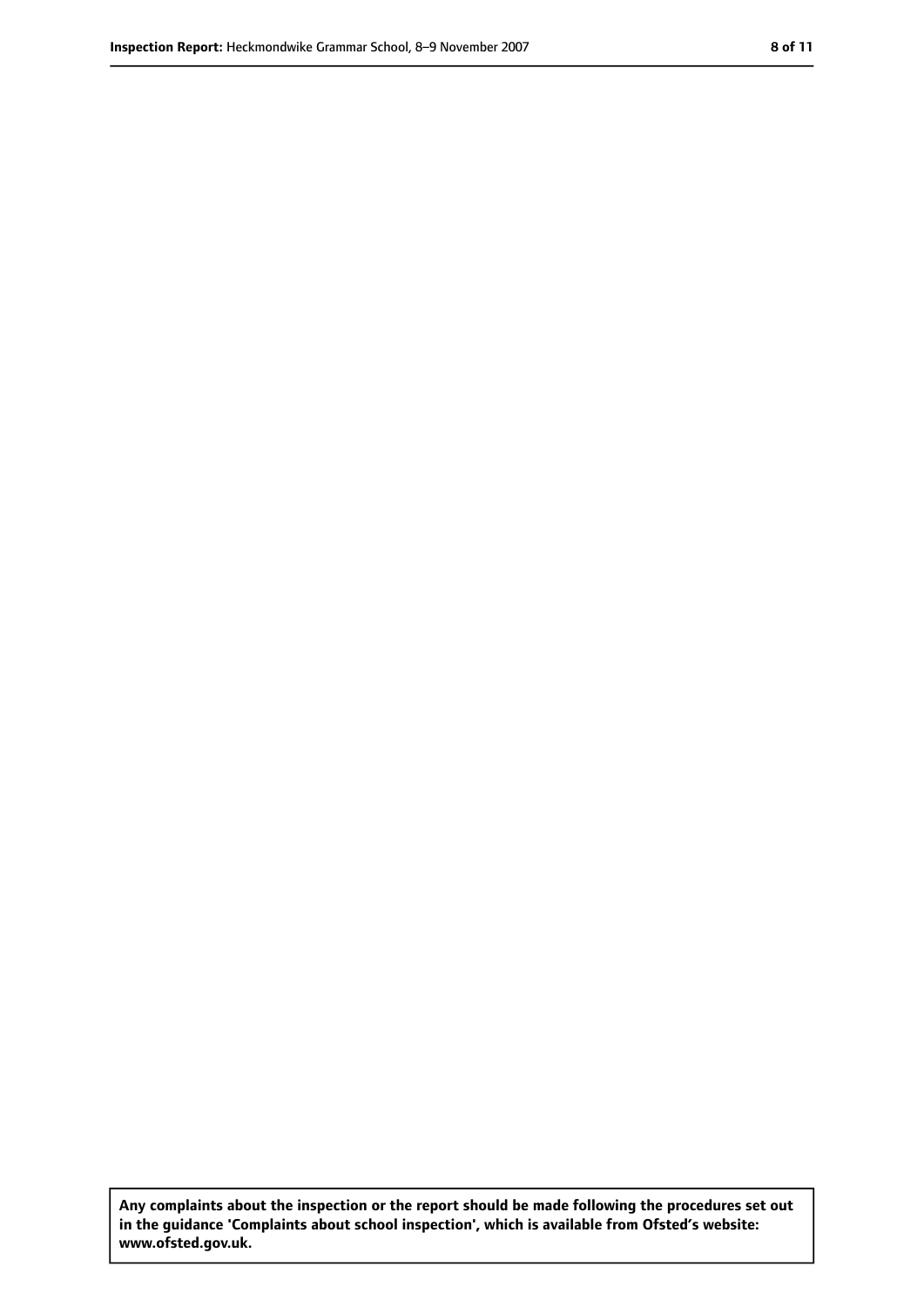#### **Annex A**

### **Inspection judgements**

| Key to judgements: grade 1 is outstanding, grade 2 good, grade 3 | <b>School</b>  | $16-19$ |
|------------------------------------------------------------------|----------------|---------|
| satisfactory, and grade 4 inadequate                             | <b>Overall</b> |         |

### **Overall effectiveness**

| How effective, efficient and inclusive is the provision of<br>education, integrated care and any extended services in meeting<br>the needs of learners? |     |     |
|---------------------------------------------------------------------------------------------------------------------------------------------------------|-----|-----|
| Effective steps have been taken to promote improvement since<br>the last inspection                                                                     | Yes | Yes |
| How well does the school work in partnership with others to<br>promote learners' well-being?                                                            |     |     |
| The capacity to make any necessary improvements                                                                                                         |     |     |

### **Achievement and standards**

| How well do learners achieve?                                                                               |  |
|-------------------------------------------------------------------------------------------------------------|--|
| The standards <sup>1</sup> reached by learners                                                              |  |
| How well learners make progress, taking account of any significant<br>variations between groups of learners |  |
| How well learners with learning difficulties and disabilities make<br>progress                              |  |

### **Personal development and well-being**

| How good is the overall personal development and<br>well-being of the learners?                                  |  |
|------------------------------------------------------------------------------------------------------------------|--|
| The extent of learners' spiritual, moral, social and cultural                                                    |  |
| development                                                                                                      |  |
| The extent to which learners adopt healthy lifestyles                                                            |  |
| The extent to which learners adopt safe practices                                                                |  |
| How well learners enjoy their education                                                                          |  |
| The attendance of learners                                                                                       |  |
| The behaviour of learners                                                                                        |  |
| The extent to which learners make a positive contribution to                                                     |  |
| the community                                                                                                    |  |
| How well learners develop workplace and other skills that will<br>contribute to their future economic well-being |  |
|                                                                                                                  |  |

### **The quality of provision**

| How effective are teaching and learning in meeting the<br>full range of the learners' needs?          |  |
|-------------------------------------------------------------------------------------------------------|--|
| How well do the curriculum and other activities meet the<br>range of needs and interests of learners? |  |
| How well are learners cared for, guided and supported?                                                |  |

 $^1$  Grade 1 - Exceptionally and consistently high; Grade 2 - Generally above average with none significantly below average; Grade 3 - Broadly average to below average; Grade 4 - Exceptionally low.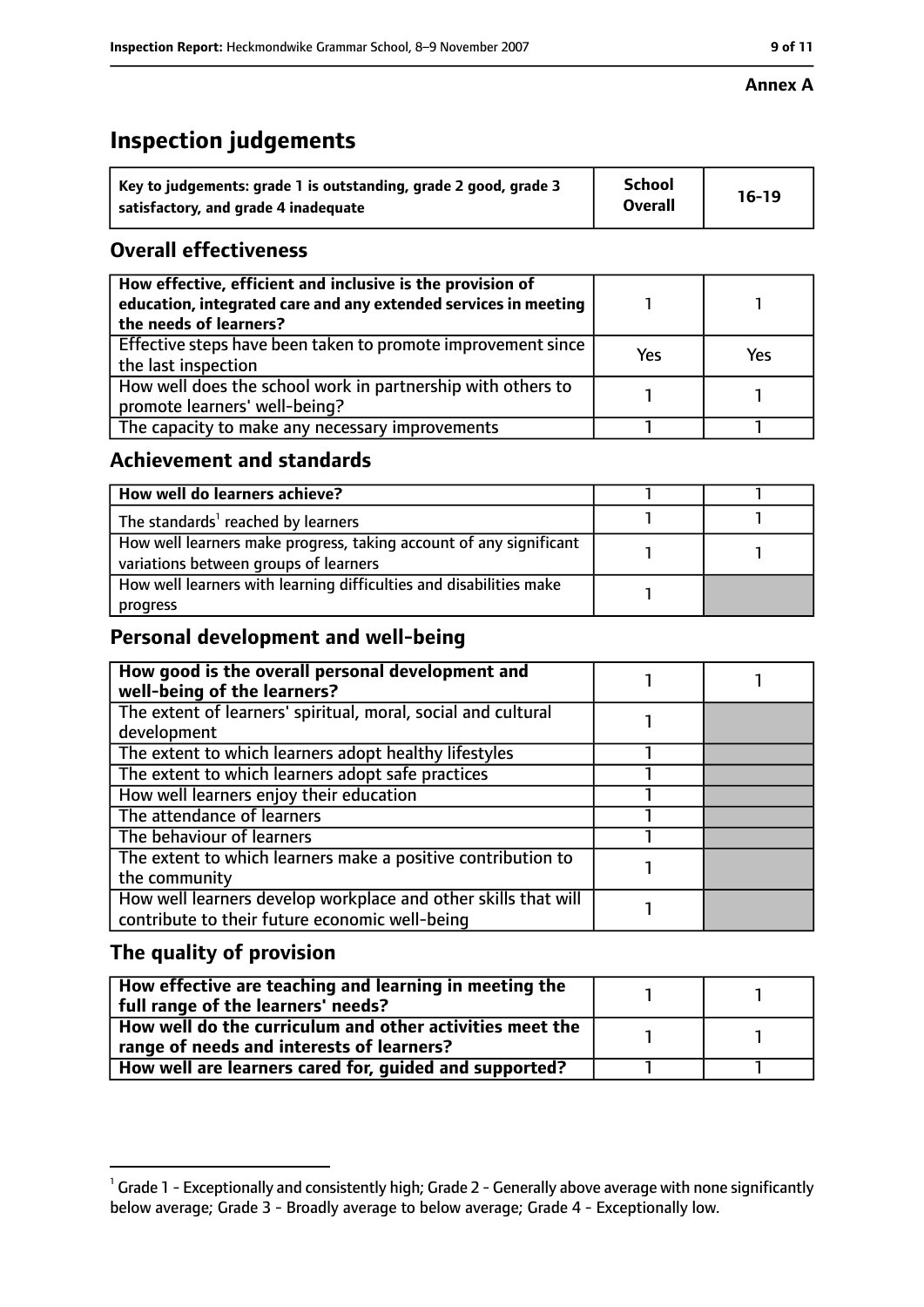#### **Annex A**

### **Leadership and management**

| How effective are leadership and management in raising<br>achievement and supporting all learners?                                                 |     |     |
|----------------------------------------------------------------------------------------------------------------------------------------------------|-----|-----|
| How effectively leaders and managers at all levels set clear<br>direction leading to improvement and promote high quality of<br>care and education |     |     |
| How effectively leaders and managers use challenging targets<br>to raise standards                                                                 |     |     |
| The effectiveness of the school's self-evaluation                                                                                                  |     |     |
| How well equality of opportunity is promoted and discrimination<br>tackled so that all learners achieve as well as they can                        |     |     |
| How effectively and efficiently resources, including staff, are<br>deployed to achieve value for money                                             |     |     |
| The extent to which governors and other supervisory boards<br>discharge their responsibilities                                                     | 2   |     |
| Do procedures for safequarding learners meet current<br>qovernment requirements?                                                                   | Yes | Yes |
| Does this school require special measures?                                                                                                         | No  |     |
| Does this school require a notice to improve?                                                                                                      | No  |     |